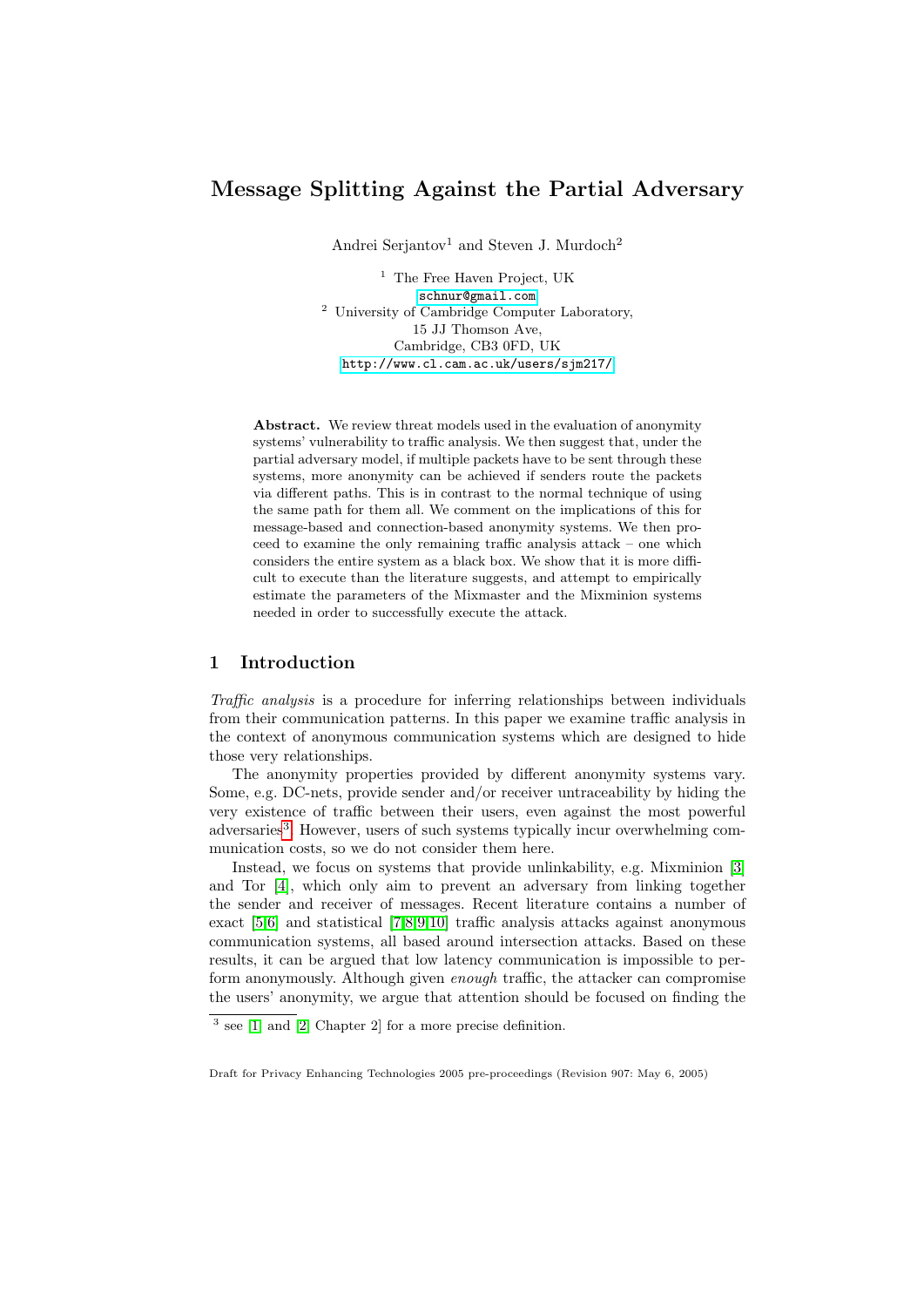cas[es](#page-14-2) [wh](#page-13-0)ere anonymity is provided, and ensuring that practical cases fall into this category.

## 2 Threat Models for Traffic Analysis

Message-based [sy](#page-13-3)[st](#page-13-4)[e](#page-13-1)[ms](#page-13-2) [\[](#page-14-0)[11,](#page-14-1)3] are believed to provide good anonymity proper[tie](#page-13-5)s against a global passive adversary, as long as the sender only transmits one me[ssa](#page-13-0)ge through the system [3]. This is, however, unrealistic, both in the context of email and with web browsing. Hence, we consider the case where each sender transmits at least one message and possibly many more, which introduces the potential for intersection attacks [5,6,7,8,9,10]. Connection-based anonymity systems, such as Tor [4], are thus vulnerable, as are remailers, such as Mixmaster [11] and Mixminion [3], when large files are sent.

In this section, we also assume that each sender communicates with exactly one receiver and that no receiver is communicated to by more than one sender. Initially, we assume that all packets from a sender to a receiver are sent via the same route (i.e. via the same sequence of nodes), but by relaxing this restriction later, we show that greater anonymity can be provided. We now proceed to review some threat models which are appropriate in these settings and the attacks which are made possible.

### 2.1 Global Passive Adversary

The global passive adversary is perhaps the most popular threat model used to evaluate anonymity properties of anonymity systems, see for instance [2,6,10]. While it can be argued that this threat model is stronger than realistically needed, a system that withstands this adversary is necessarily secure against a weaker attacker. In the global passive model, the adversary logs all traffic, both to and from all mixes and all users. The attacker's goal is to link incoming connections to outgoing connections.

Perhaps the simplest traffic analysis attack is packet counting. The situation shown in Figure 1 can be considered as an example of large files being sent through Mixminion. Here, the adversary can deduce that the messages from C were sent to F. It is interesting to note that even if we remove the restriction that each user must have exactly one communication partner, the adversary can still show that at least one message is sent from C to F. [Ho](#page-2-0)wever, by splitting traffic, C's anonymity can be improved, at the cost of delaying when the reassembled message will arrive. For illustration, we have used routes of length 2, but this can be extended, with the constraint that the last node of all routes must be the same, so as to allow the message to be reassembled.

If C splits his traffic over two different routes, as is shown in Figure 2, the adversary can still link C to F. However, if we now remove the restriction of one communication partner per user, then from the attacker's perspective, C may also be communicating with D and E, and it is A and B who are communicating with F. While this seems to make a difference in theory, in practice, by observing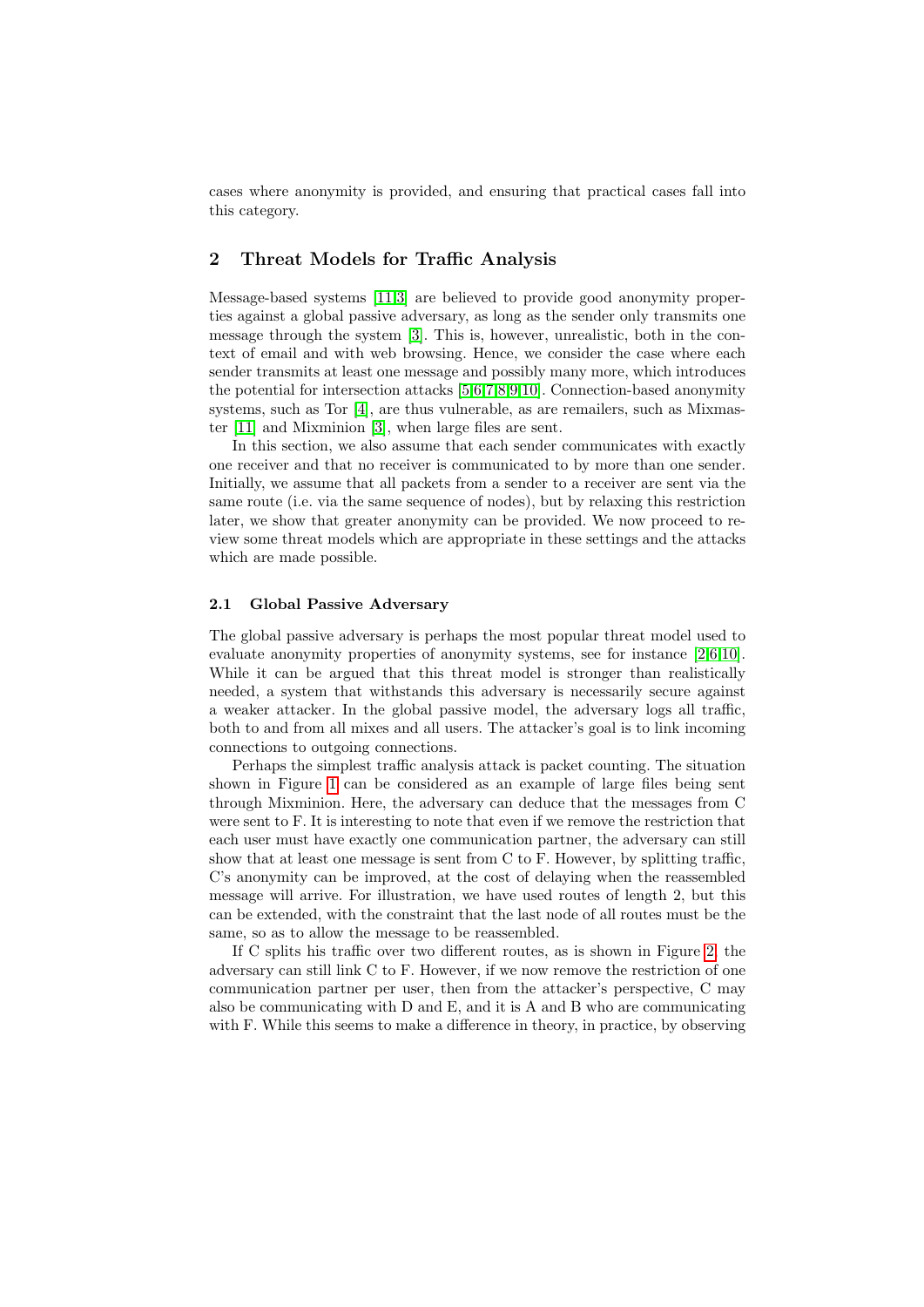

Fig. 1. Example network topology with attacker's scope of monitoring shown in dashed ellipses. From the attacker's perspective, there are two possibilities: {A–D, B–E, C–F} and {A–E, B–D, C–F}, where each user has exactly one communication partner. If this restriction is lifted, then there are two more possibilities: {A–D, B–F, C–E, C–F} and {A–F, B–D, C–E, C–F}. However, in all these cases, C must have sent at least one message to F, and so is offered no anonymity



<span id="page-2-0"></span>Fig. 2. Unlike Figure 1, C is provided with anonymity as there is another possibility: {A–F, B–F, C–D, C–E}. The thicker line is the new link, and we assume the attacker does not know whether there are one or two connections running over each link, only the number of packets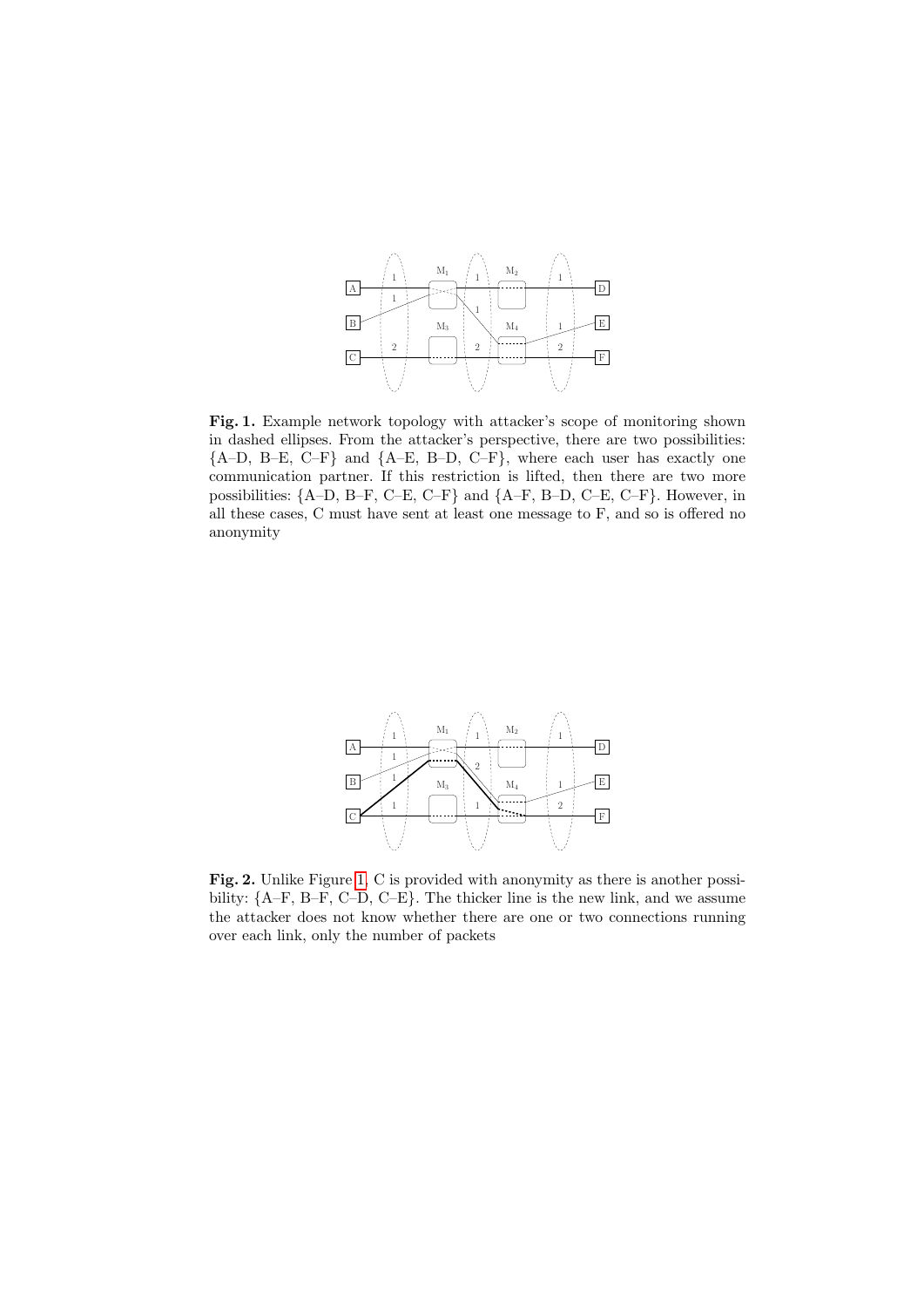the sending patterns of C, the attacker is likely to be in a good position to deduce whether the two messages C sends are destined for the same receiver or not, hence our assu[mp](#page-3-0)tion above.

### 2.2 Adaptive Adversary

A non-global adversary can achieve the same results as a global adversary by being able to move points of monitoring, taps, fast enough. We call such an adversary *adaptive*. In Figure 3, Attack 1 consists of first monitoring  $M_1$  then after establishing that the target stream, from A, goes to  $M_4$ , moving the tap there to establish the destination. This is more powerful than only monitoring inputs and outputs to the mix network, shown in Attack 2, as will be discussed further below.

<span id="page-3-0"></span>

Fig. 3. Adaptive partial adversary

In the global passive and adaptive adversary scenarios, intersection attacks are extremely difficult to defend against, so instead we consider more realistic, weaker threat models and examine how their consideration might affect the design of anonymity systems.

### 2.3 Partial Adversary

We have shown above that a global passive adversary can compromise anonymity through intersection attacks. As this threat model is usually considered stronger than what most realistic adversaries are capable of, this does not necessarily mean that anonymity cannot still be provided in practice. By relaxing the threat model, we can show what users can do to avoid their anonymity being compromised by a realistic adversary. In the next section we consider one particular type of partial adversary, the circumstances in which they may be encountered and how to defend against them.

The partial adversary does not monitor all links. He has a limited number of taps and may put these at some, but not all, points on the network. For example,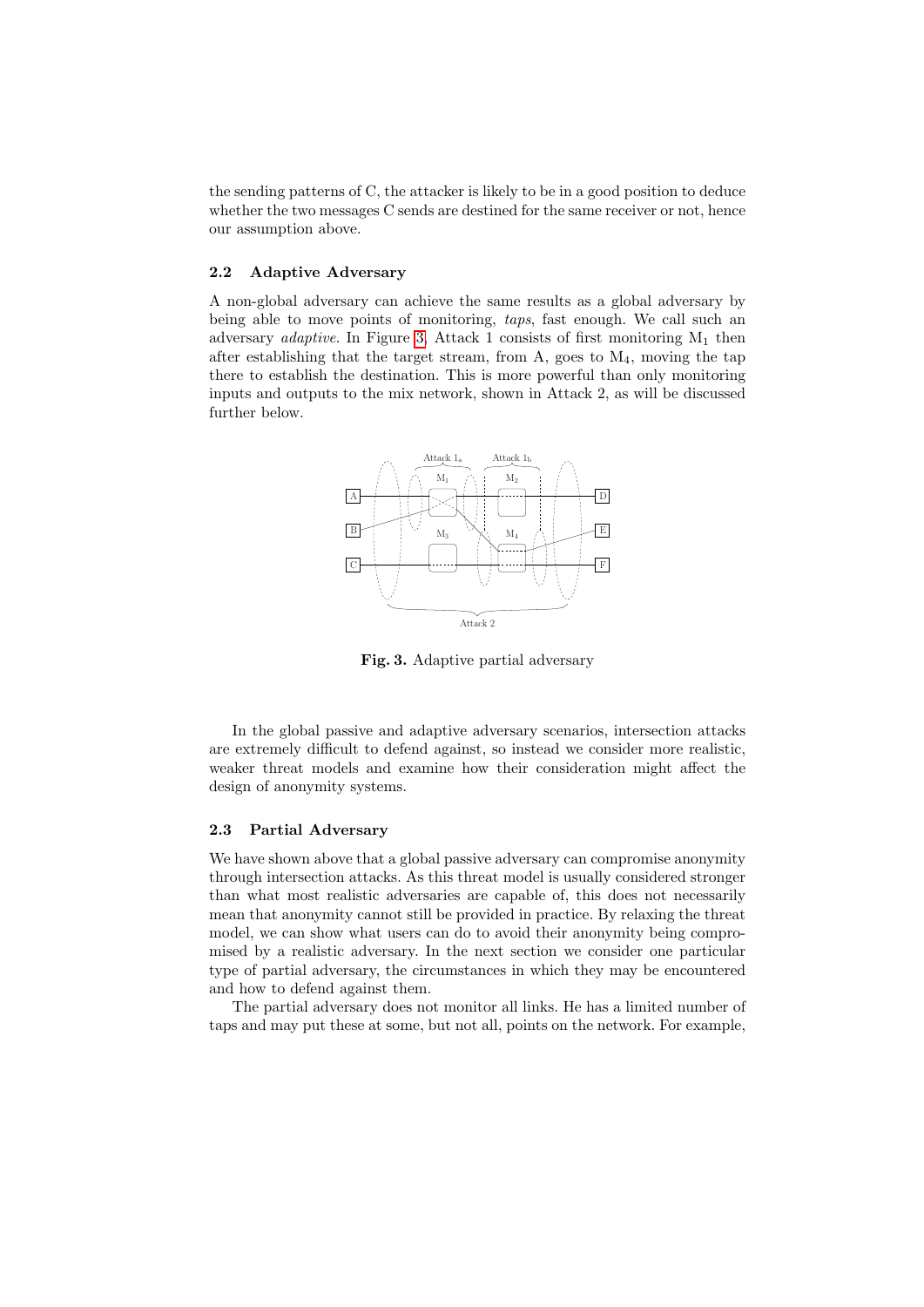some links may be outside his jurisdiction. Where he will place these depends on his goals. If he is interested in a particular user, he would put a tap near this user. However, if he does not know which users he is interested in or is interested in all users, he would be better advised to put the taps near as many mixes as possible, as usually there are fewer mixes than users. The key property that distinguishes the partial and the global adversary is that the partial adversary is not able to monitor all mixes or all users. Alternatively, there is at least one mi[x](#page-4-0) which some of the users can send traffic to, without it being observed by the attacker.

An additional restriction on the threat model would be to impose a similar restriction on the receiver side: there is at least one mix which can send messages to at least some receivers without them being observed.

As shown in Figure 4, even if an intersection attack can separate two links, if the attacker does not have a full view of all inputs and output, he cannot be sure that there is not another "2-message" connection which is unobserved. This scenario could occur if the taps are placed near  $M_1$ ,  $D$  and  $E$ , but the other mixes are far away from the attacker's c[ont](#page-4-1)rol.

However, if the links B to  $M_1$  and  $M_4$  to E both have, for example, exactly 1561 messages, then the probability of there being another connection which is unobserved, happening to have exactly the same number of packets, is low and hence the attacker can link B to E. This is, of course, a typical traffic confirmation attack, where the attacker confirms a previously held suspicion on sender/receiver linkage. We investigate this further in Section 3.

<span id="page-4-0"></span>

Fig. 4. Partial adversary view

## <span id="page-4-1"></span>3 Defeating the Partial Adversary

Our method of defending against the packet-counting attack presented in the previous section is based on sending the packets via different routes through the network. First, we present the intuition, and then a concrete scheme together with an evaluation of anonymity. Finally, we note that not only does this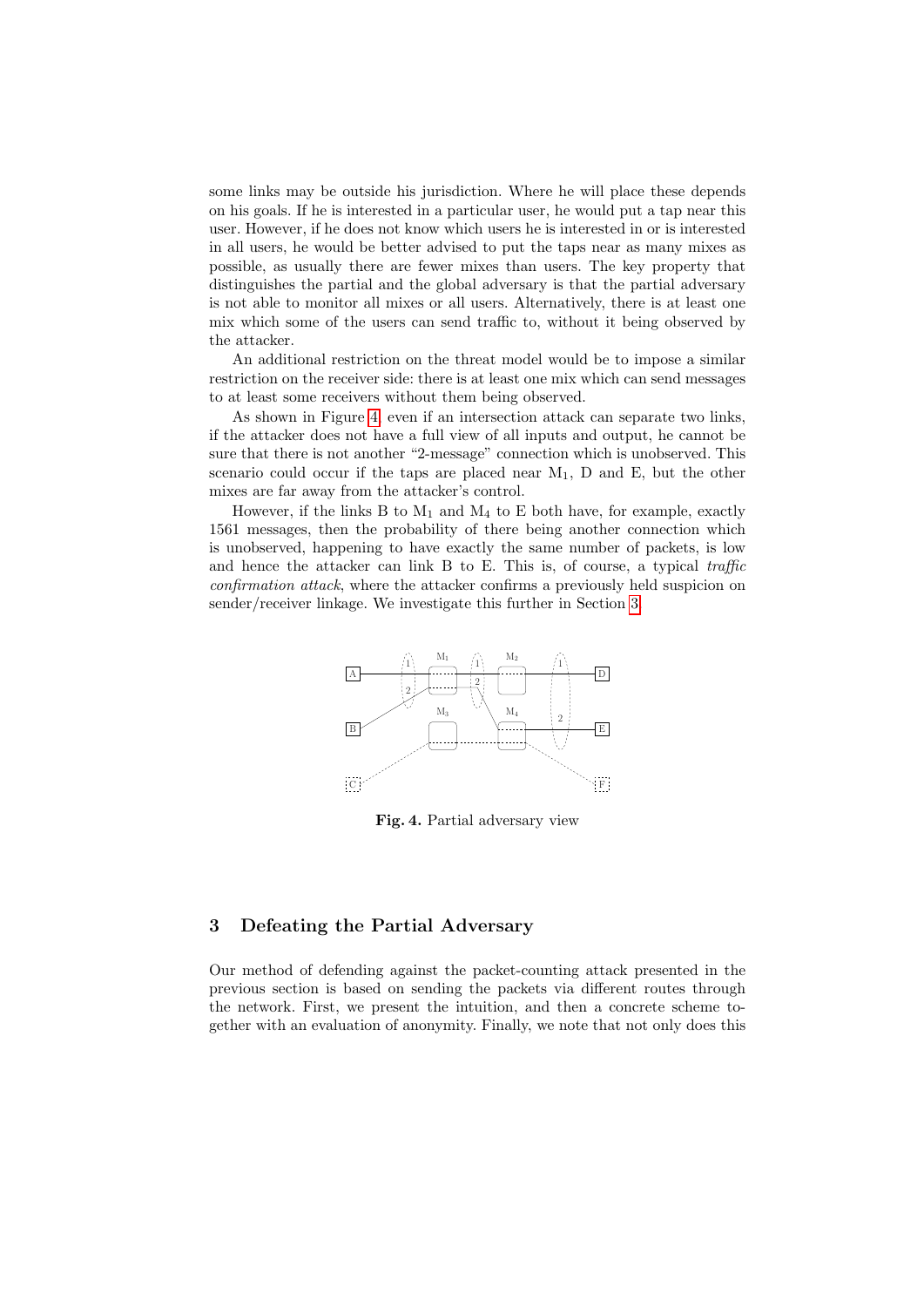

Fig. 5. Here, if B chooses  $M_1$  rather than  $M_3$  as his entry node, the attacker can establish that [B c](#page-14-3)ommunicates with E, and that A communicates with D

scheme protect against the packet counting attack, but also makes various flow correlation [10] and timing attacks [12] harder.

Our definition of the attacker ensures that they will not be monitoring all the mixes to which messages will arrive from users. If the users find out which of the mixes these are, they can simply send all their traffic through them. However, this is unlikely to be the case. Hence, if a sender forwards all his traffic to a receiver via the same sequence of mixes (chosen at random), there is some probability that the traffic from him to the first mix will not be observed and hence he will remain undetected. This probability is  $1 - a/n$  where a is the number of entry mixes monitored by the attacker and  $n$  is the total number of mixes. However, with probability  $a/n$ , the sender's traffic is observed, allowing the attacker to mount the simple traffic confirmation packet-counting attack and compromise the anonymity of the sender. For an exposition of this and related issues see [13,14].

Our aim here is to present a scheme which significantly increases the probability of a sender not being traced by the attacker. To see why sending the traffic via different routes (and, crucially, via many different first nodes) helps, consider the fol[low](#page-6-0)ing example.

In Figure 5, B has chosen a first mix which is being monitored. Since he is sending more data than A, and the output is monitored, the adversary knows that B is communicating with E. Of course, if B chose  $M_3$  then he would be protected, but rather than relying on chance, if he splits the data between  $M_1$ and M3, as shown in Figure 6, the attacker only observes B sending one packet. Thus, the attacker cannot deduce that deduce that B really sent 2 packets and hence must have communicated with E.

Of course, not everything is as simple as might seem from the trivial examples above, but the intuition is clear – we want a scheme which hides, from a partial adversary, the number of messages sent. Several questions arise. Firstly, how should the sender choose routes for his packets, and more specifically, how many packets should he send through each of the entry nodes. Secondly, how much anonymity is really gained from this? We attempt to answer these questions in the next section.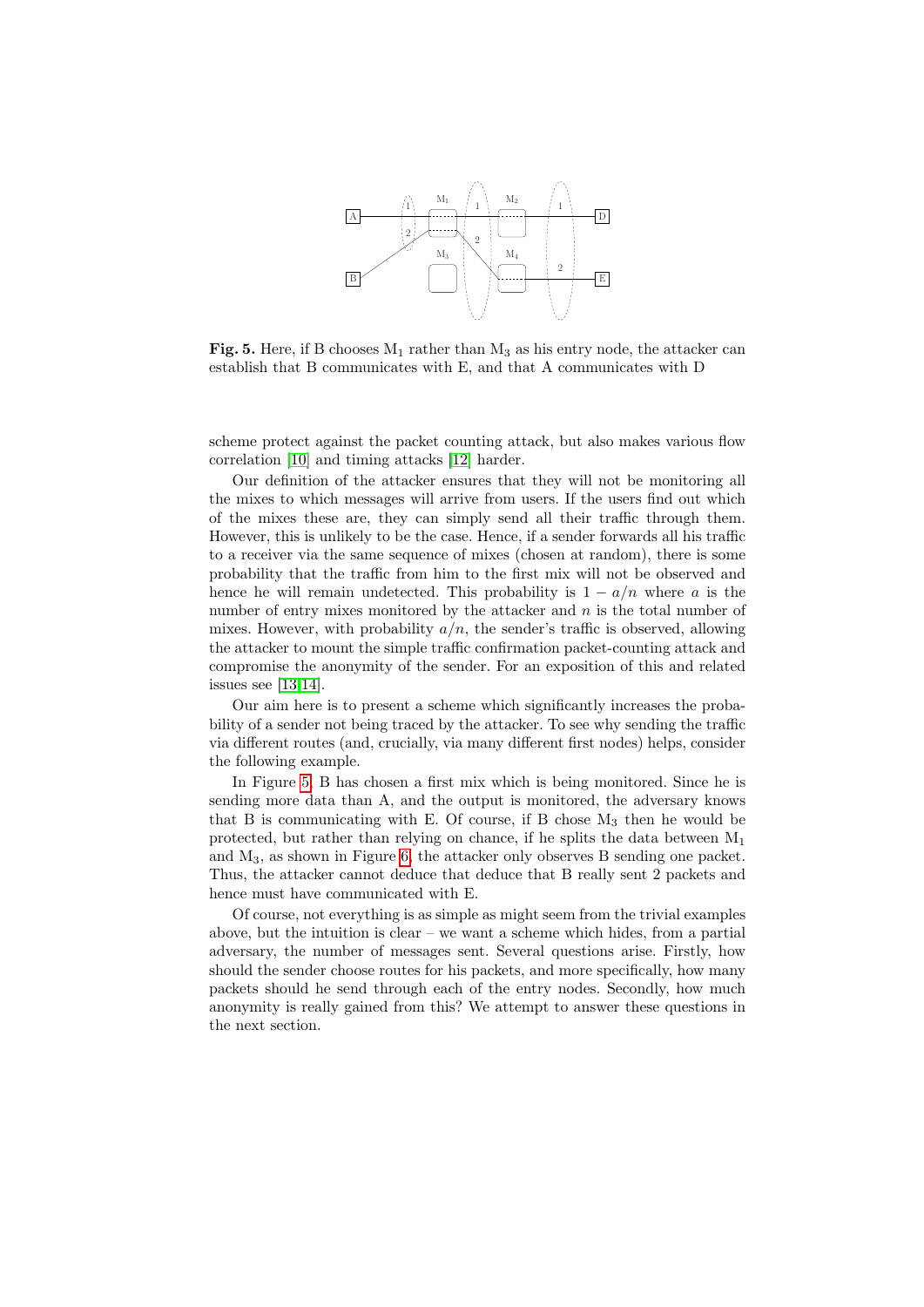

<span id="page-6-0"></span>Fig. 6. By splitting the data, B hides the fact that he communicates with E, despite one of the entry nodes being monitored. The attacker is unsure whether B is communicating with E or whether A or an unmonitored C are

#### 3.1 Choosing Routes

We have made no assumptions about how the attacker monitors the messages inside the mix network, yet we want messages to be mixed to best defeat the attacker's monitoring. It is intuitively clear that after having chosen the first mix, the routes for the packets should be chosen uniformly at random, and independently from each other. The remaining problem is then how to pick the first mix on each of these routes.

Suppose the sender has s packets to send and the attacker is monitoring  $a$ out of n mixes. Sending  $s/n$  packets to each mix is not a good approach, as the attacker will observe  $a \times s/n$  packets and, knowing the fraction of the mixes he is monitoring, can deduce s. A better scheme is to send  $c_i$  packets, to each mix  $i$ , where  $c_i$  is chosen from an exponential distribution. Hence, the probability of sending  $x$  packets to a particular mix is:

$$
P(x) = n/sec^{-n/sx}
$$

Note that both the mean and the variance of this distribution is  $s/n$ . Let **C** be the set of  $c_i$ , for i in  $1 \dots n$ . Call  $s' = \sum_i c_i$ . Now if  $s' > s$ , the sender can simply can add dummy packets to make up the number of packets to  $s'$ . If, however,  $s < s'$ , the algorithm is rerun. Note that the probability of  $\sum_i c_i \geq s = 0.5$ .

Suppose the attacker observes some  $(s^-)$  messages, from which he calculates the mean and the standard deviation of the above exponential distribution in the usual fashion, call these  $\hat{s}_i$ . Hence the total number of messages observed by the attacker is  $a\hat{s}_i$ . His goal is to compute an estimate for s, the total number of messages sent. Ideally, the attacker would like to calculate the probability distribution over  $\hat{s}$  and then try to mount a probabilistic version of the packet counting attack. An easier way for him to proceed is to observe the upper and lower bounds on s, based on the his observation. The lower bound of the attacker's estimate is  $s^-$  as all the mixes the attacker was not able to observe could have received 0 packets and the upper bound is infinity. The latter is not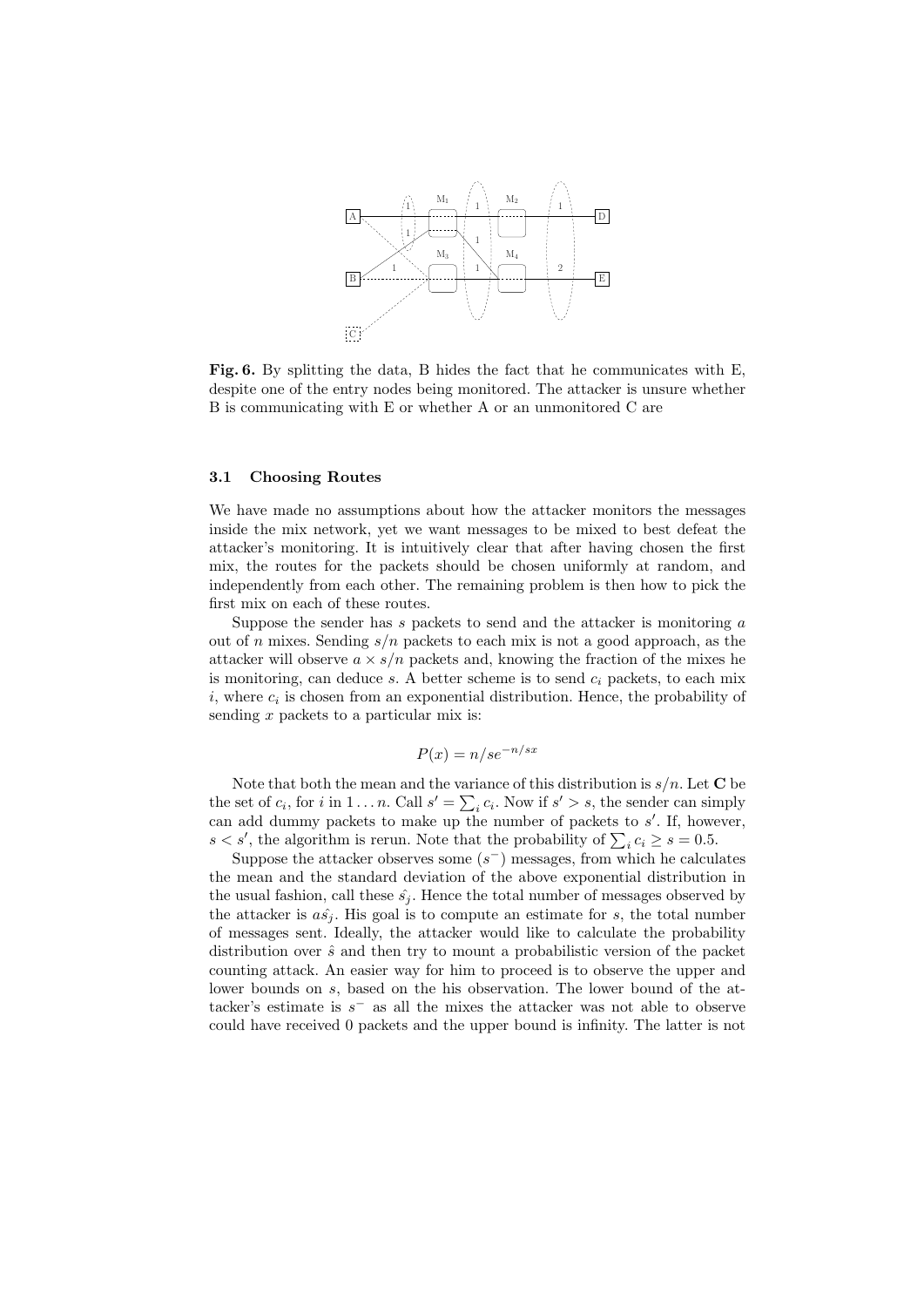helpful, so we provide an alternative estimate based on a rough approximation of the 3 standard deviation event.

Based on his observations, the attacker's estimate of the total number of messages sent by the user is  $n\hat{s}_i$ . The attacker's estimate of the standard deviation of the exponential distribution used by the sender is also  $n\hat{s}_j$ . Hence, the 3 standard deviation upper bound on the number of packets sent is  $n\hat{s}_j + 3\hat{s}_j\sqrt{n-a}$ . Note that this estimate is based on the assumption that the numbers of packets sent to each mix were generated *independently*. Of course, they were not – if the total number of packets to be sent to the mixes was lower than the size of the actual message, the algorithm is rerun.

The attacker might try to make use of this by performing a Bayesian estimation. This requires taking a known distribution of file sizes sent through anonymous communication systems as a prior and using the observations to come up with a refined distribution. This is left for future work, mainly due to the lack of a good prior.

We have assumed that the attacker ob[serve](#page-10-0)s all the receivers, so the anonymity set of our target sender is the set of receivers who have received more than  $n\hat{s}_j$  packets in the interval from when the sender sent the first message, to the attackers estimate of when all the sent messages have arrived. The length of this period varies according to the system in question; for example, in Mixminion this would be a few days after the packets were sent; see Section 5.1.

However, splitting messages over several routes is not always the best option. If the sender can a priori determine that, even after splitting his message, the mix network will not provide him with anonymity, he sho[uld](#page-14-4) send all the messages through a single first mix. For example, this would be the case if there are no other users of the system. This will maxmise the probability that none of his messages will pass through an observed mix. The tradeoff to be made here is beyond the scope of this paper. T[he](#page-14-3) [rou](#page-14-5)te selection algorithm could also take into account the administrative domain that nodes are in, as discussed in [15], however we do not consider this option here.

We claim that we have now reduced the effectiveness of the packet counting attack. However, there are more attacks to deal with. We examine one particular attack which has recently been presented by Danezis [12,16]. Essentially, the attacker takes a signal which represents a stream of input traffic, and a model of the mix, and convolves the two together. The result defines the expected output. The attacker can compare this with the output traffic streams of the mix and determine which of these matches. The attack assumes that the incoming traffic is distributed according to a Poisson distribution and Danezis has shown the attack to be effective in a simulated environment under these assumptions.

Our scheme above prevents this attack being mounted on a per-mix basis: a stream of packets incoming to the first mix will scatter randomly between the outgoing links as the routes of the packet were chosen independently. Hence, rather than analysing each mix individually, the attacker has to view the entire mix network as one supermix. Even if the attacker can see all inputs and outputs to the supermix, this is weaker than the global passive adversary threat model,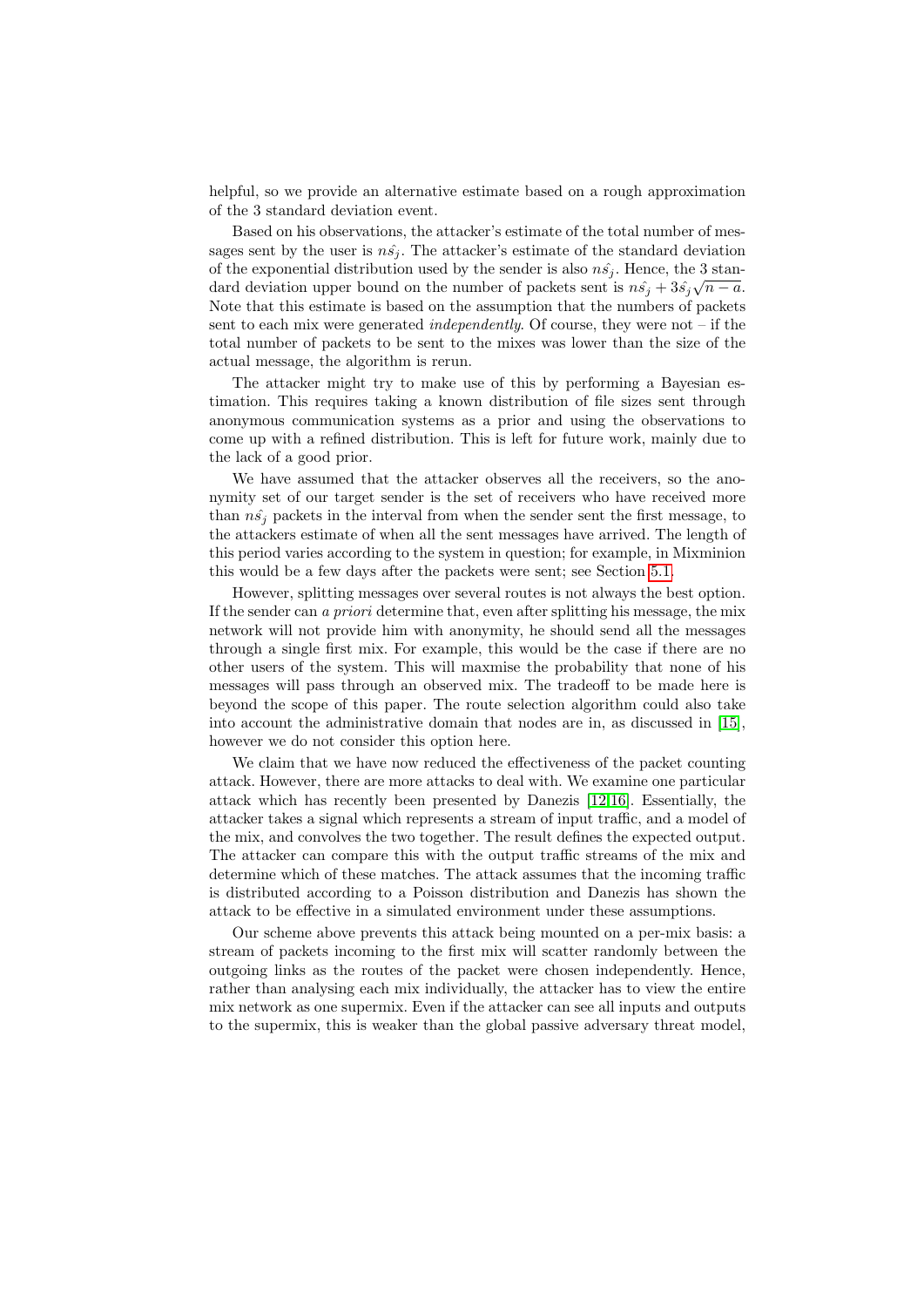as shown in Figure 7. In Attack 1, the attacker can clearly follow the data from A to D as no mixing is taking place. However in Attack 2, the supermix formed by  $M_1 - M_4$  does mix the two streams.



Fig. 7. Adaptive partial adversary versus supermix analysis

The mix analysed in [12] is expressed via a delay characteristic. The delay characteristic is the probability distribution over the possible delays experienced by incoming messages. To mount this attack, we therefore need to know the characteristic delay function of our anonymity system abstracted as a mix.

There are two possible approaches: either to combine models of mixes into a model of a complex mix or to empirically measure the characteristics of the system as a whole. We present both approaches, and show that they run into difficulties. While this does not prove that such attacks are impossible to mount, they do brin[g in](#page-14-6)to question their effectiveness in realistic environments.

## 4 Deriving Delay Properties of "Complex Mixes"

As Serjantov et al. observed in [17], there are two main types of mix delay strategies: timed and threshold. Here we attempt to suggest characteristic delay functions for combinations of each of these types of mixes.

### 4.1 Timed Mixes

We assume that message arrival is uniformly distributed over the time period  $t$ , in other words, when the user sends his message, he is not aware of when the mix flushes, or he does not take that knowledge into account. In this case, the delay characteristic of a timed mix is rather simple – it is the uniform distribution between 0 and  $t$ . Note that the delay characteristic of a cascade of  $i$  timed mixes is a uniform distribution between  $0$  and a point in the interval between  $t$  and  $ti$ (depending on how the mixes are synchronised).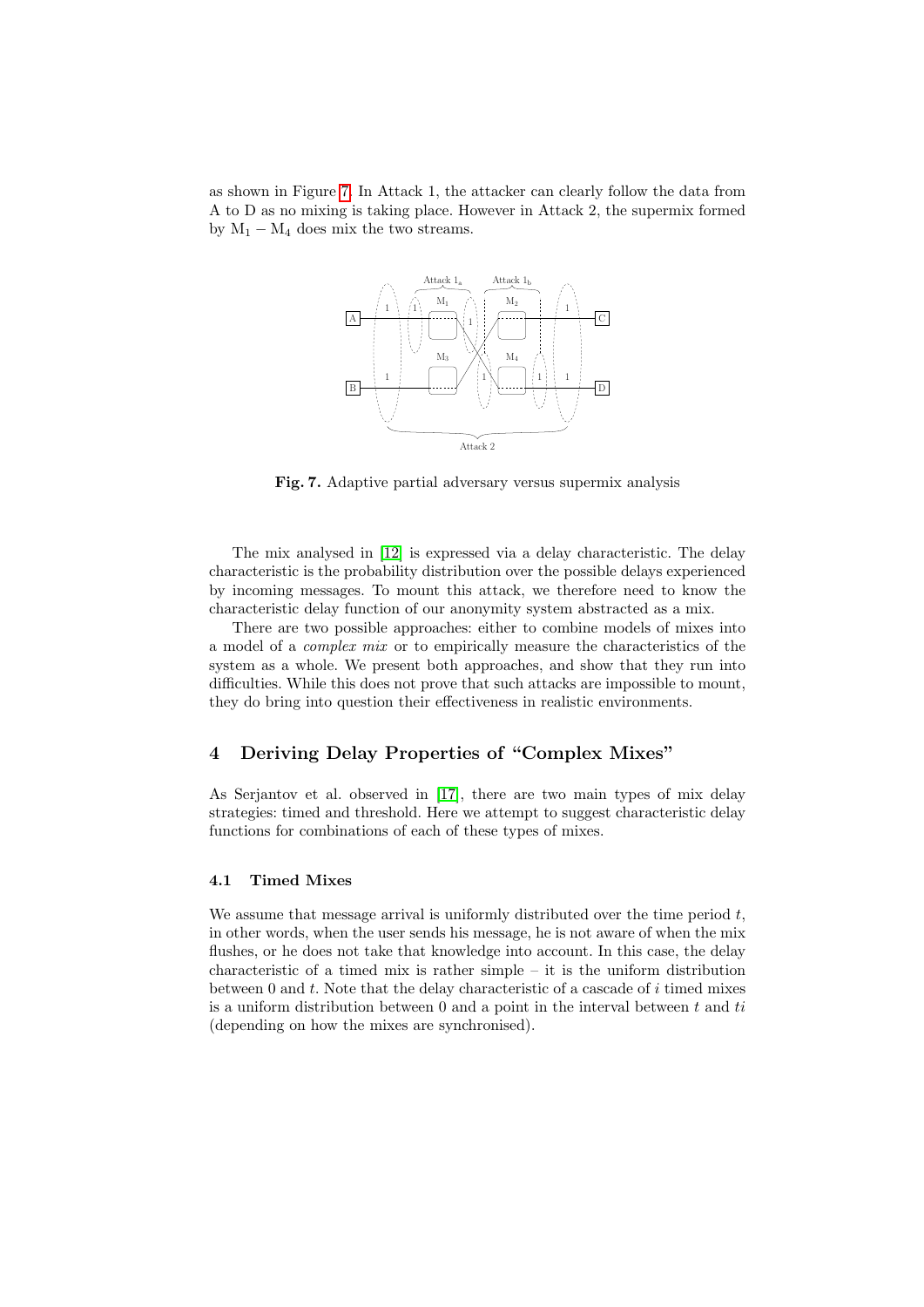The characteristic delay function for a timed pool mix, however, depends on traffic levels which, as shown in [18] do not follow a well known probability distribution. This is because the probability of a message remaining in the mix depends on how many messages arrive at the mix during the same round. The only easy case here is if the attacker assumes that the traffic arrives at a constant rate. In this case, the characteristic delay function is a discretized geometric distribution. If the delay is measured in rounds

$$
P(\text{delay} = i) = p^{i-1}q
$$

where  $p = n/n + f$ , n being the constant number of messages in the mix at each round and  $f$  the constant size of the pool. Of course, the above is also the probability of ti seconds delay.

The characteristic function of a cascade of [m](#page-14-2) timed pool mixes is:

$$
P(\text{delay} = i) = {m \choose i-m} p^{i-m} q^m
$$

If a t[ime](#page-14-7)d pool mix works on the basis of having a constant probability,  $p$ , of forwarding a message (a variant of the Timed Dynamic Pool Mix [11]), then its characteristic delay function is exactly the one given above. Nevertheless, these examples are slightly contrived. A more sensible mix would have a minimum pool or alter the probability of forwarding each message, based on how many messages are inside the pool [19]. From this we can safely conclude that deriving accurate characteristic delay functions for realistic timed mixes is infeasible without knowledge of the distribution of message arrivals.

### 4.2 Threshold Mixes

The situation is not any better with threshold mixes. Calculating the characteristic delay function for a simple threshold mix already requires assumptions on traffic and hence has the problems detailed above and in [18].

As one might expect, unde[r t](#page-13-6)he constant traffic assumption, the characteristic delay of the threshold pool mix, in rounds, is the same as that of the corresponding timed pool mix.

The characteristic delay function of a network of threshold mixes requires not only assumptions about traffic arrivals to the network, but also about the choice of routes that users take for their messages. Indeed [2, Chapter 6] suggests that calculating the delay of a mix network of threshold mixes is as hard as calculating the anonymity of it.

### 5 Estimating Delay Properties of Complex Mixes

One possible approach which can be used in practice is simply to sample the network under appropriate traffic conditions (i.e. those similar to the time when the target message is sent) and hence obtain the characteristic delay function. In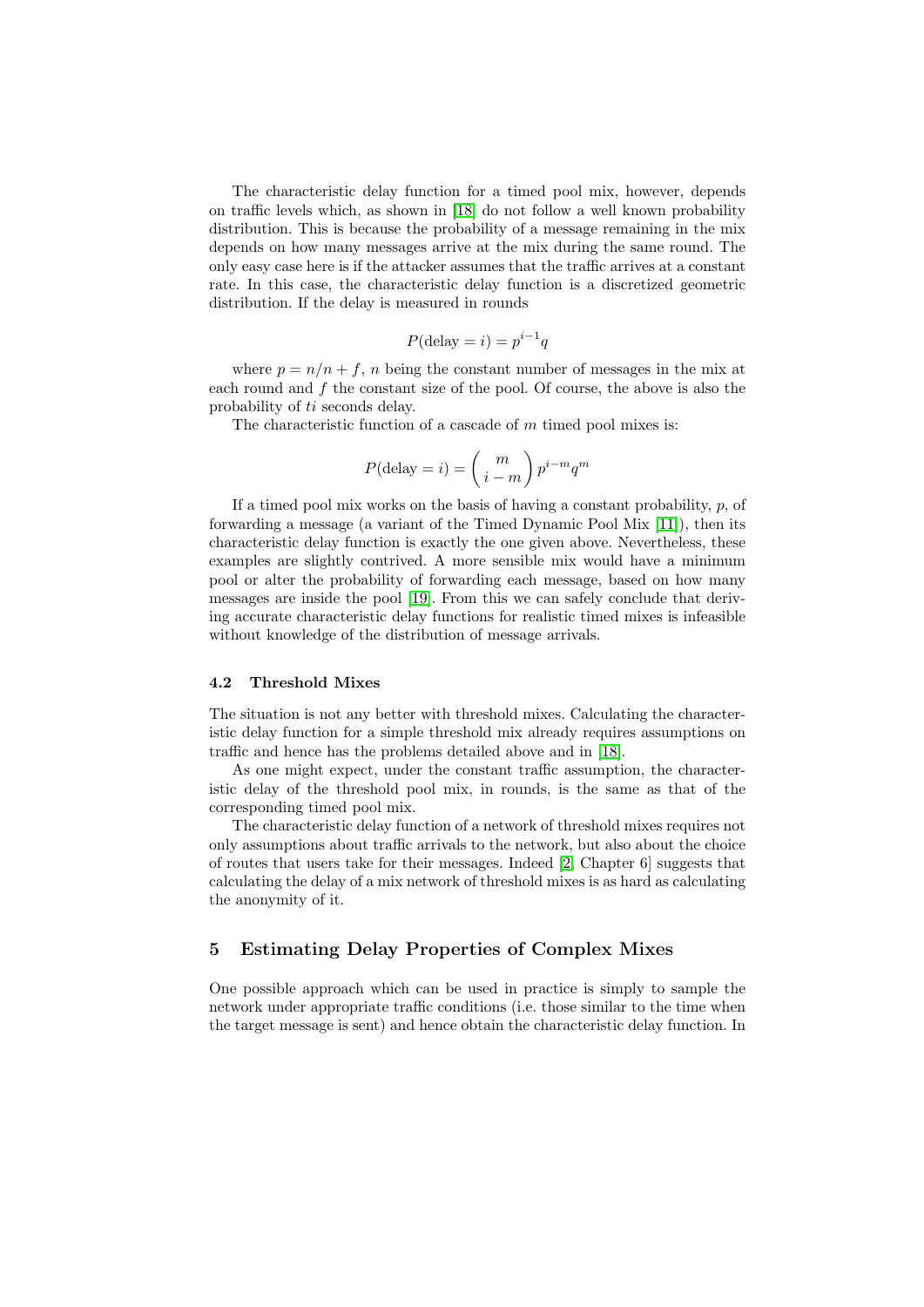order to test our assumptions and evaluate the consequences of our proposals, we att[emp](#page-14-8)ted to measure the effective d[elay](#page-14-9) function of the Mixmaster and [M](#page-14-10)ixminion "supermix" over 26 days. [Th](#page-10-1)e client software was run in its default configuration, except for Mixminion, where we forced the path length to 4 (by default it varies). To avoid our probe messages interfering which each other, we kept no more of our messages in the system than there are mixes. Latency data was collected by a Python [20] script and graphed in GNU R [21], based on a design described in [22]. This data is available for download<sup>4</sup>.

<span id="page-10-0"></span>We would, of course, have liked to evaluate the characteristic delay function of a more real-time anonymity system than Mixmaster or Mixminion, but the obvious candidate, Tor, optimises for efficiency and does not aim to protect itself from this attack. Hence, in order to d[em](#page-10-2)onstrate the difficulty of calculating the characteristic d[ela](#page-11-0)y function, we have resorted to attempting to estimate it for the above systems.

### 5.1 Results

The distribution of measured latencies is shown in Figure 8, and the change of latency over time is shown in Figure 9, along with the distribution of latencies in two selected intervals. A statistical summary of the full data set, as well as the selected intervals, is shown in Table 1.

<span id="page-10-2"></span>

Fig. 8. Latency measurements of Mixmaster and Mixminion

<span id="page-10-1"></span>As can be seen, Mixmaster has a larger median latency than Mixminion. This is because Mixminion is currently in alpha so, by default, nodes use a 10-minute [timed mix. The algorithms used by M](http://www.cl.cam.ac.uk/users/sjm217/projects/anon/)ixminion nodes at time of writing is shown in Table 2. Although the latency for most messages is below the  $4 \times 10$  min limit expected for a path length of 4, 44% are above. Some of these are explained by the nodes using non-default mixing algorithms, but others are due to nodes which fail and later recover.

<sup>4</sup> http://www.cl.cam.ac.uk/users/sjm217/projects/anon/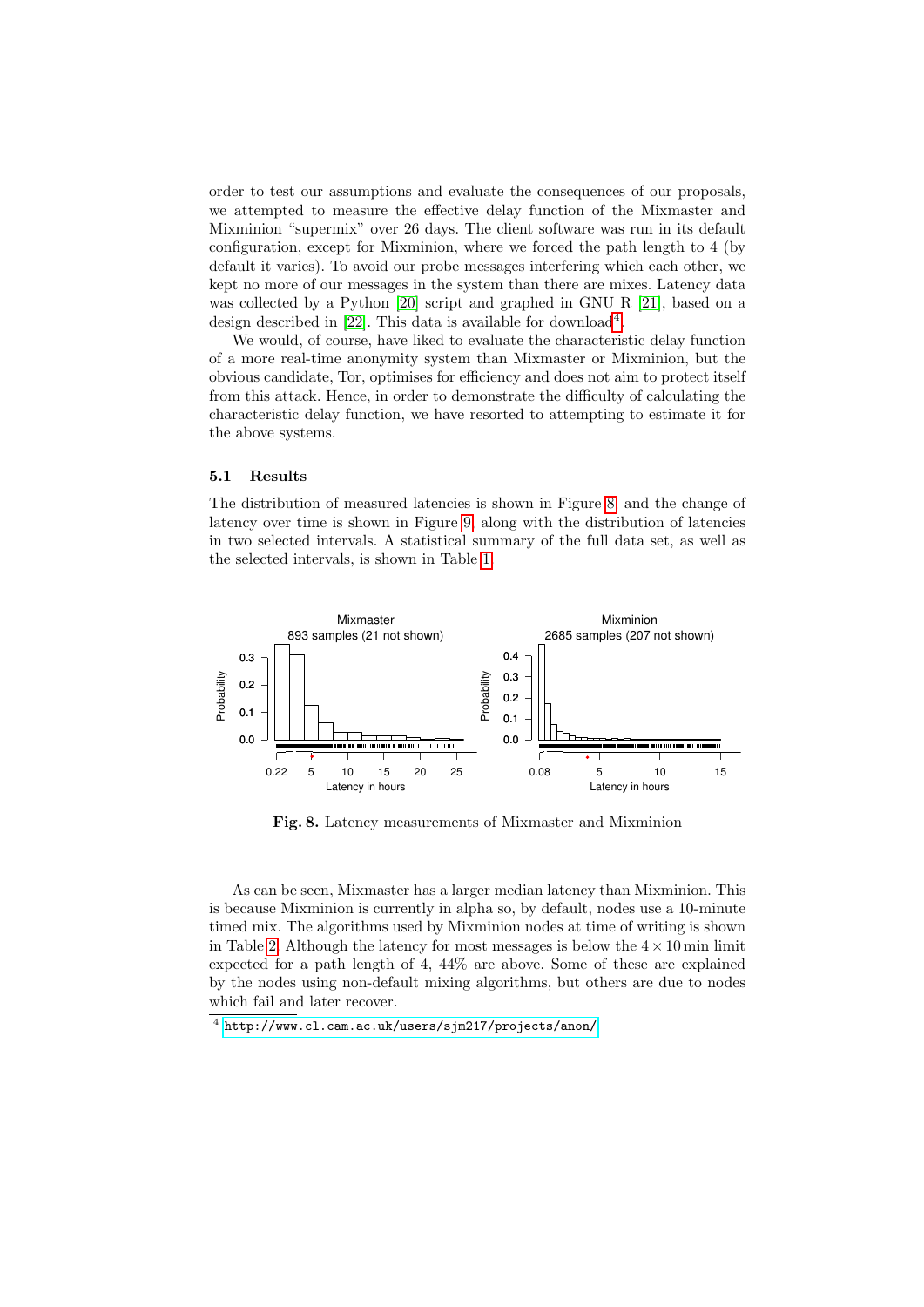

<span id="page-11-0"></span>Fig. 9. Latency measurements over time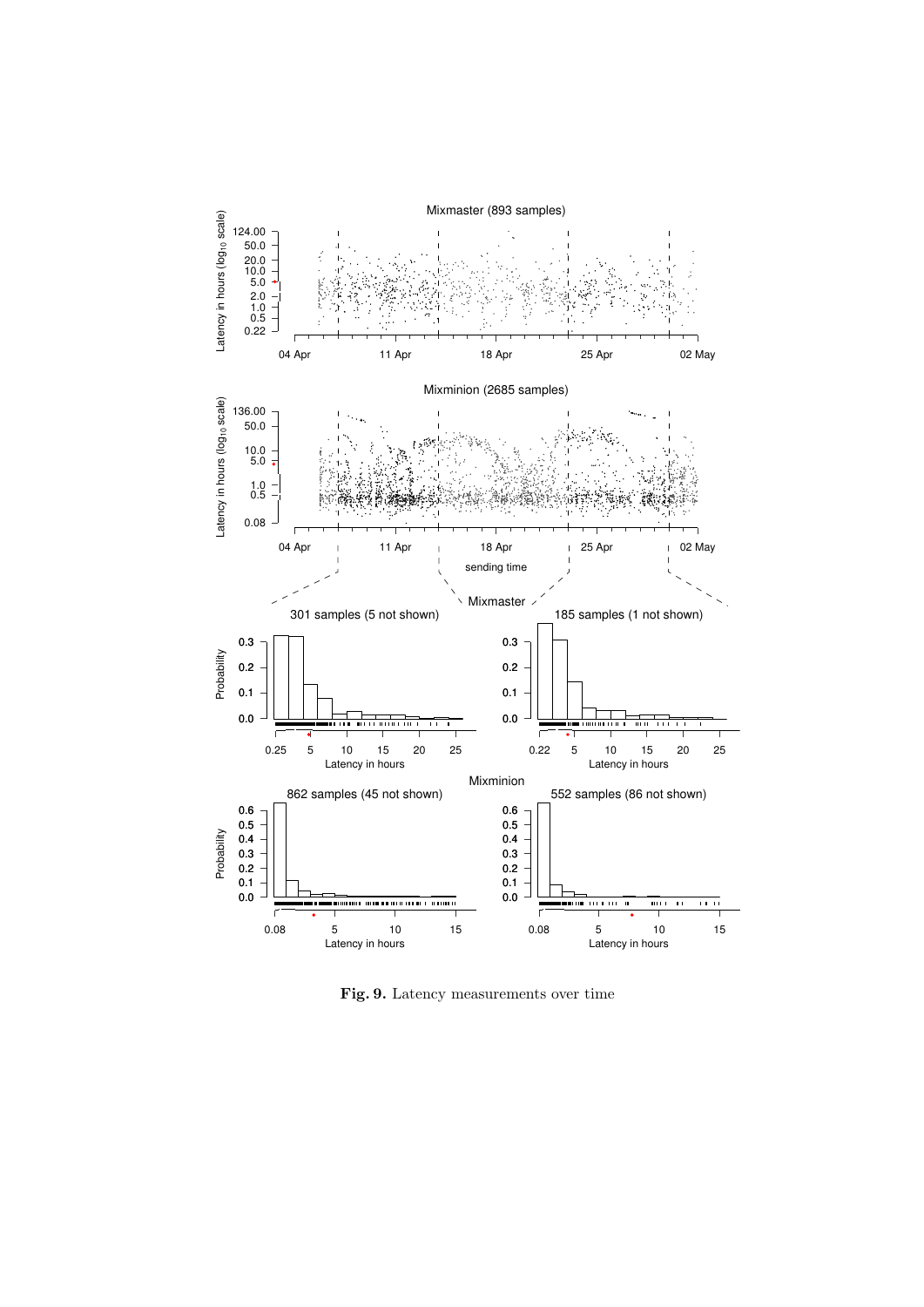|                | Mixmaster latency (hours) |         |         | Mixminion latency (hours) |         |         |
|----------------|---------------------------|---------|---------|---------------------------|---------|---------|
|                | Overall                   | Range 1 | Range 2 | Overall                   | Range 1 | Range 2 |
| Min.           | 0.22                      | 0.25    | 0.22    | 0.08                      | 0.08    | 0.08    |
| Q.1            | 1.49                      | 1.54    | 1.30    | 0.36                      | 0.36    | 0.34    |
| Med.           | 2.70                      | 2.91    | 2.60    | 0.55                      | 0.51    | 0.51    |
| Q.3            | 5.23                      | 5.36    | 4.72    | 2.05                      | 1.75    | 2.17    |
| Max.           | 123.70                    | 44.78   | 25.79   | 136.40                    | 100.10  | 136.40  |
| $\bullet$ Mean | 5.10                      | 4.78    | 4.09    | 4.01                      | 3.27    | 7.76    |

Table 1. Summary of data collected

Table 2. Mixminion node mixing algorithms. A timed mix flushes all messages from the pool after every mix interval. A dynamic pool, as is used in Mixmaster, flushes a randomly selected set of messages after every mix interval, such that the pool size never falls below the pool minimum size, and the percentage of the pool sent out is no more than the pool rate. A binomial dynamic pool flushes a randomly chosen number of messages, based on the number that would be flushed using the dynamic pool algorithm

Number of nodes Mixing algorithm 25 Timed. Mix interval: 10 min (default configuration) 2 Timed. Mix interval: 15 min 1 Timed. Mix interval: 20 min 1 Timed. Mix interval: 30 min 1 Dynamic pool. Mix interval: 30 min, Pool Rate: 50%, Pool Minimum Size: 5 1 Binomial dynamic pool. Mix interval: 10 min, Pool Rate: 70%, Pool Minimum Size: 3 1 Binomial dynamic pool. Mix interval: 30 min, Pool Rate: 50%, Pool Minimum Size: 5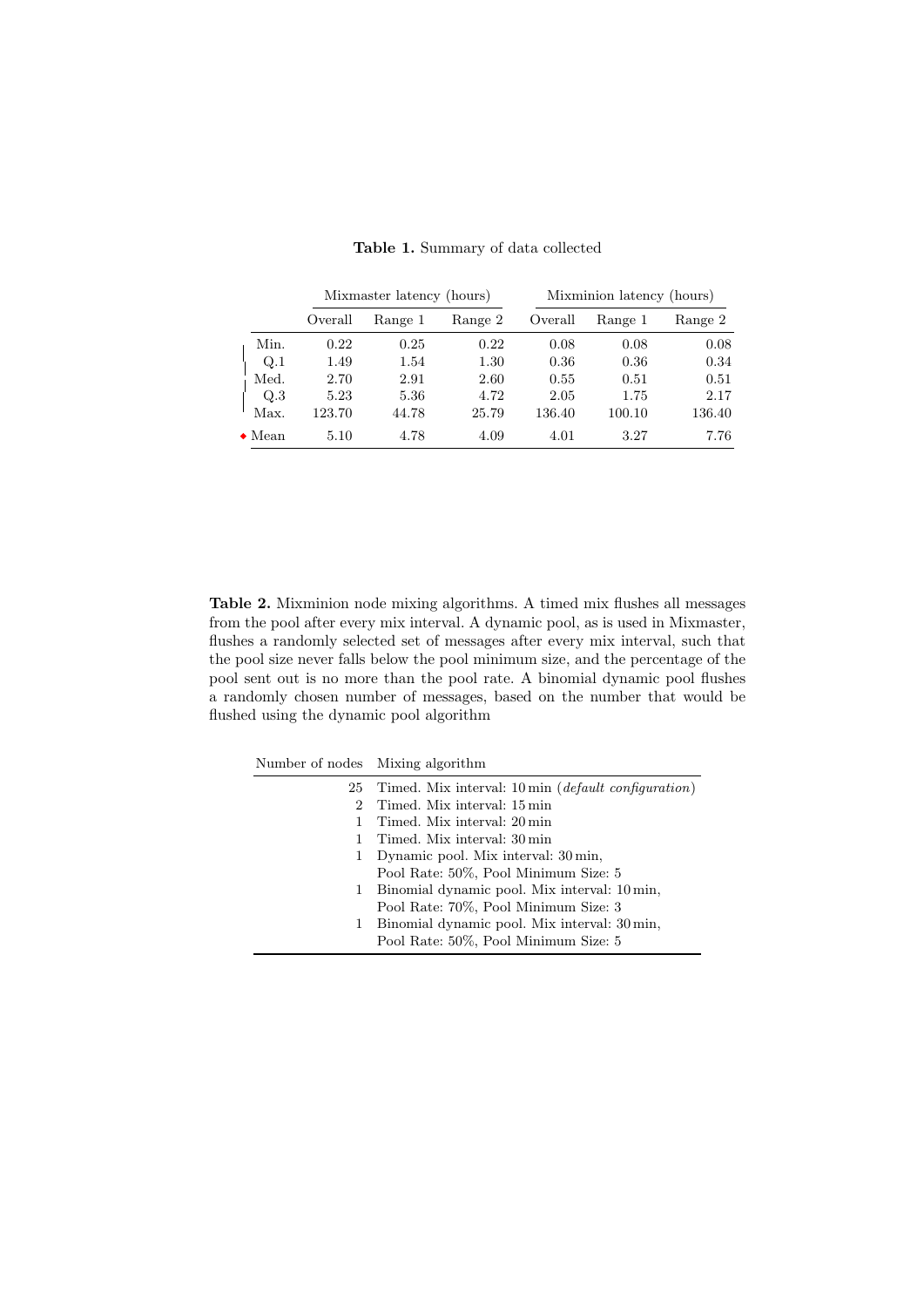# 6 Conclusion

In this paper we examined the problem of sending a large message (more precisely, a sequence of many messages) through mix networks. Firstly, we presented a well-defined notion of a partial adversary threat model. We then show that in the presence of this adversary, sending packets via different routes through a mix network yields increased anonymity. To perform a packet counting attack, the attacker must now know the total number of fragments a message was split into, but by distributing the fragments over entry mixes using a non-uniform distribution, a partial adversary is uncertain as to the total. Finally, we demonstrate that intersection attacks relying on knowledge of the characteristic delay function, while powerful, are more difficult to perform on deployed mix designs than previously thought. This is due to the dependency of message latency on input traffic, which is not known and difficult to estimate. This supports previous observations on the unpredictability of traffic in anonymity systems.

# 7 Acknowledgements

We thank Roger Dingledine and the anonymous reviewers for their insightful comments, George Danezis for his honest feedback, and Len Sassaman for helpful suggestions on improving this paper.

# References

- 1. Pfitzmann, A., Köhntopp, M.: Anonymity, unobservability, and pseudonymity: A proposal for terminology. Draft, version 0.17 (2000)
- <span id="page-13-6"></span>2. Serjantov, A.: On the Anonymity of Anonymity Systems. PhD thesis, University of Cambridge (2004)
- <span id="page-13-0"></span>3. Danezis, G., Dingledine, R., Mathewson, N.: Mixminion: Design of a Type III Anonymous Remailer Protocol. In: Proceedings of the 2003 IEEE Symposium on Security and Privacy. (2003)
- <span id="page-13-5"></span>4. Dingledine, R., Mathewson, N., Syverson, P.: Tor: The second-generation onion router. In: Proceedings of the 13th USENIX Security Symposium. (2004)
- <span id="page-13-3"></span>5. Kesdogan, D., Pimenidis, L.: The hitting set attack on anonymity protocols. In: Proceedings of 6th Information Hiding Workshop (IH 2004). LNCS, Toronto (2004)
- <span id="page-13-4"></span>6. Kesdogan, D., Agrawal, D., Penz, S.: Limits of anonymity in open environments. In Petitcolas, F., ed.: Proceedings of Information Hiding Workshop (IH 2002), Springer-Verlag, LNCS 2578 (2002)
- <span id="page-13-1"></span>7. Agrawal, D., Kesdogan, D., Penz, S.: Probabilistic Treatment of MIXes to Hamper Traffic Analysis. In: Proceedings of the 2003 IEEE Symposium on Security and Privacy. (2003)
- <span id="page-13-2"></span>8. Danezis, G.: Statistical disclosure attacks: Traffic confirmation in open environments. In Gritzalis, Vimercati, Samarati, Katsikas, eds.: Proceedings of Security and Privacy in the Age of Uncertainty, (SEC2003), Athens, IFIP TC11, Kluwer (2003) 421–426